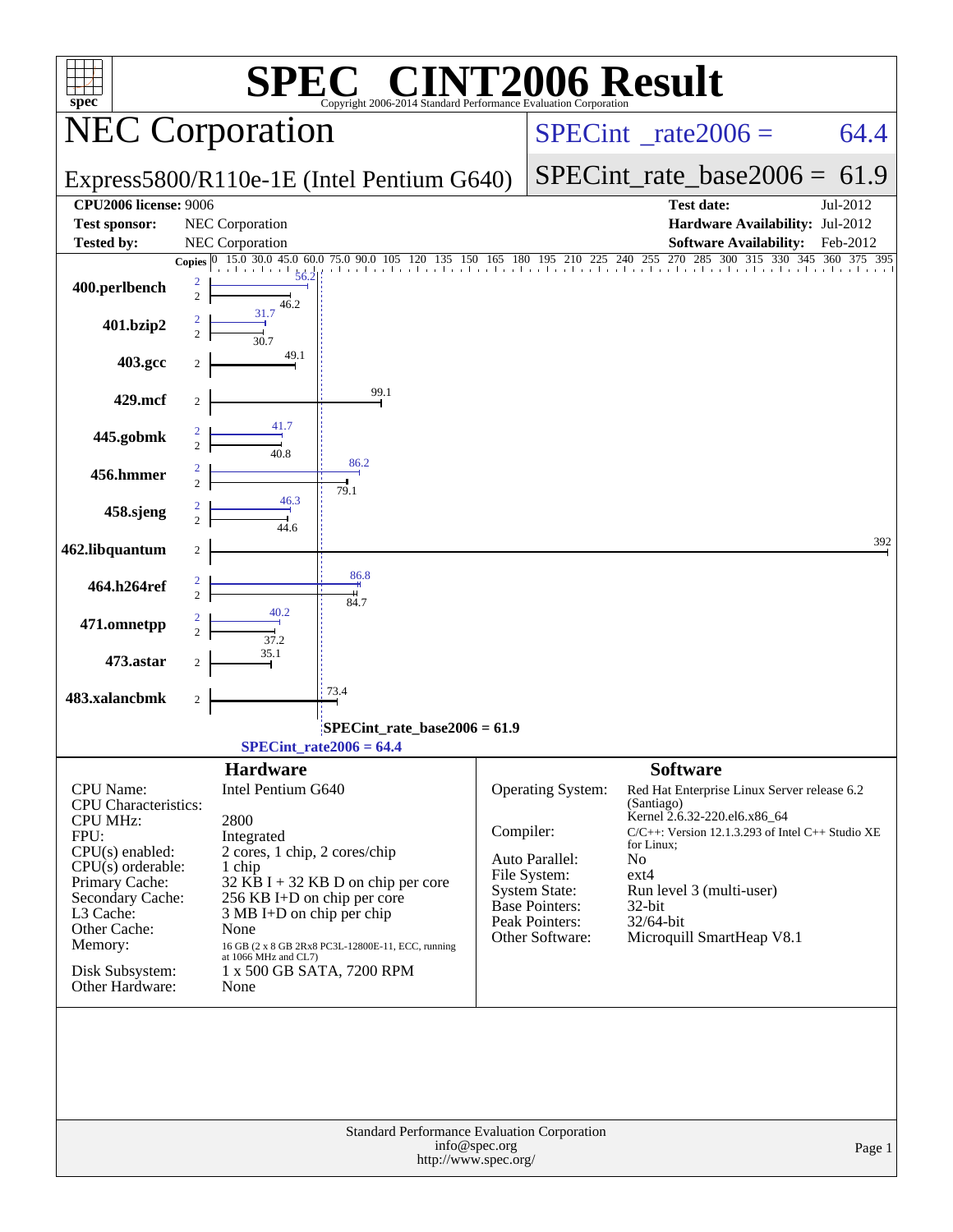

## NEC Corporation

SPECint rate  $2006 = 64.4$ 

Express5800/R110e-1E (Intel Pentium G640)

[SPECint\\_rate\\_base2006 =](http://www.spec.org/auto/cpu2006/Docs/result-fields.html#SPECintratebase2006)  $61.9$ 

#### **[CPU2006 license:](http://www.spec.org/auto/cpu2006/Docs/result-fields.html#CPU2006license)** 9006 **[Test date:](http://www.spec.org/auto/cpu2006/Docs/result-fields.html#Testdate)** Jul-2012

**[Test sponsor:](http://www.spec.org/auto/cpu2006/Docs/result-fields.html#Testsponsor)** NEC Corporation **[Hardware Availability:](http://www.spec.org/auto/cpu2006/Docs/result-fields.html#HardwareAvailability)** Jul-2012 **[Tested by:](http://www.spec.org/auto/cpu2006/Docs/result-fields.html#Testedby)** NEC Corporation **[Software Availability:](http://www.spec.org/auto/cpu2006/Docs/result-fields.html#SoftwareAvailability)** Feb-2012

#### **[Results Table](http://www.spec.org/auto/cpu2006/Docs/result-fields.html#ResultsTable)**

|                                                                                                          | <b>Base</b>   |                |       |                |       |                | <b>Peak</b> |               |                |              |                |              |                |              |
|----------------------------------------------------------------------------------------------------------|---------------|----------------|-------|----------------|-------|----------------|-------------|---------------|----------------|--------------|----------------|--------------|----------------|--------------|
| <b>Benchmark</b>                                                                                         | <b>Copies</b> | <b>Seconds</b> | Ratio | <b>Seconds</b> | Ratio | <b>Seconds</b> | Ratio       | <b>Copies</b> | <b>Seconds</b> | <b>Ratio</b> | <b>Seconds</b> | <b>Ratio</b> | <b>Seconds</b> | <b>Ratio</b> |
| 400.perlbench                                                                                            |               | 423            | 46.2  | 423            | 46.2  | 424            | 46.1        |               | 348            | 56.2         | 347            | 56.2         | 348            | 56.2         |
| 401.bzip2                                                                                                |               | 627            | 30.8  | 628            | 30.7  | 629            | 30.7        |               | 608            | 31.7         | 614            | 31.5         | 607            | 31.8         |
| $403.\mathrm{gcc}$                                                                                       |               | 328            | 49.1  | 328            | 49.1  | 329            | 48.9        |               | 328            | 49.1         | 328            | 49.1         | 329            | 48.9         |
| $429$ .mcf                                                                                               |               | 184            | 99.1  | 184            | 99.2  | 185            | 98.6        |               | 184            | 99.1         | 184            | 99.2         | 185            | 98.6         |
| $445$ .gobmk                                                                                             |               | 514            | 40.8  | 514            | 40.8  | 514            | 40.8        |               | 503            | 41.7         | 503            | 41.7         | 503            | 41.7         |
| 456.hmmer                                                                                                |               | 234            | 79.7  | 236            | 79.1  | 238            | 78.5        |               | 216            | 86.3         | 216            | 86.2         | 217            | 86.2         |
| $458$ .sjeng                                                                                             |               | 542            | 44.6  | 542            | 44.6  | 543            | 44.6        |               | 522            | 46.3         | 522            | 46.3         | 525            | 46.1         |
| 462.libquantum                                                                                           |               | 106            | 392   | 106            | 392   | 106            | 392         |               | 106            | 392          | 106            | 392          | 106            | 392          |
| 464.h264ref                                                                                              |               | 522            | 84.8  | 534            | 82.8  | 522            | 84.7        |               | 510            | 86.8         | 509            | 86.9         | 519            | 85.2         |
| 471.omnetpp                                                                                              |               | 335            | 37.3  | 336            | 37.2  | 337            | 37.1        |               | 311            | 40.2         | 312            | 40.1         | 311            | 40.2         |
| 473.astar                                                                                                |               | 401            | 35.0  | 400            | 35.1  | 399            | 35.2        |               | 401            | 35.0         | 400            | 35.1         | 399            | 35.2         |
| 483.xalancbmk                                                                                            |               | 188            | 73.3  | 188            | 73.4  | 188            | 73.5        |               | 188            | 73.3         | 188            | 73.4         | 188            | 73.5         |
| Results appear in the order in which they were run. Bold underlined text indicates a median measurement. |               |                |       |                |       |                |             |               |                |              |                |              |                |              |

#### **[Submit Notes](http://www.spec.org/auto/cpu2006/Docs/result-fields.html#SubmitNotes)**

 The numactl mechanism was used to bind copies to processors. The config file option 'submit' was used to generate numactl commands to bind each copy to a specific processor. For details, please see the config file.

### **[Operating System Notes](http://www.spec.org/auto/cpu2006/Docs/result-fields.html#OperatingSystemNotes)**

Stack size set to unlimited using "ulimit -s unlimited"

#### **[Platform Notes](http://www.spec.org/auto/cpu2006/Docs/result-fields.html#PlatformNotes)**

Default BIOS settings were used.

### **[General Notes](http://www.spec.org/auto/cpu2006/Docs/result-fields.html#GeneralNotes)**

Environment variables set by runspec before the start of the run: LD\_LIBRARY\_PATH = "/home/cpu2006/libs/32:/home/cpu2006/libs/64"

 Added glibc-static-2.12-1.47.el6.x86\_64.rpm to enable static linking

 Transparent Huge Pages enabled with: echo always > /sys/kernel/mm/redhat\_transparent\_hugepage/enabled Filesystem page cache cleared with:<br>echo 1> /proc/sys/vm/drop\_cac /proc/sys/vm/drop\_caches runspec command invoked through numactl i.e.: numactl --interleave=all runspec <etc>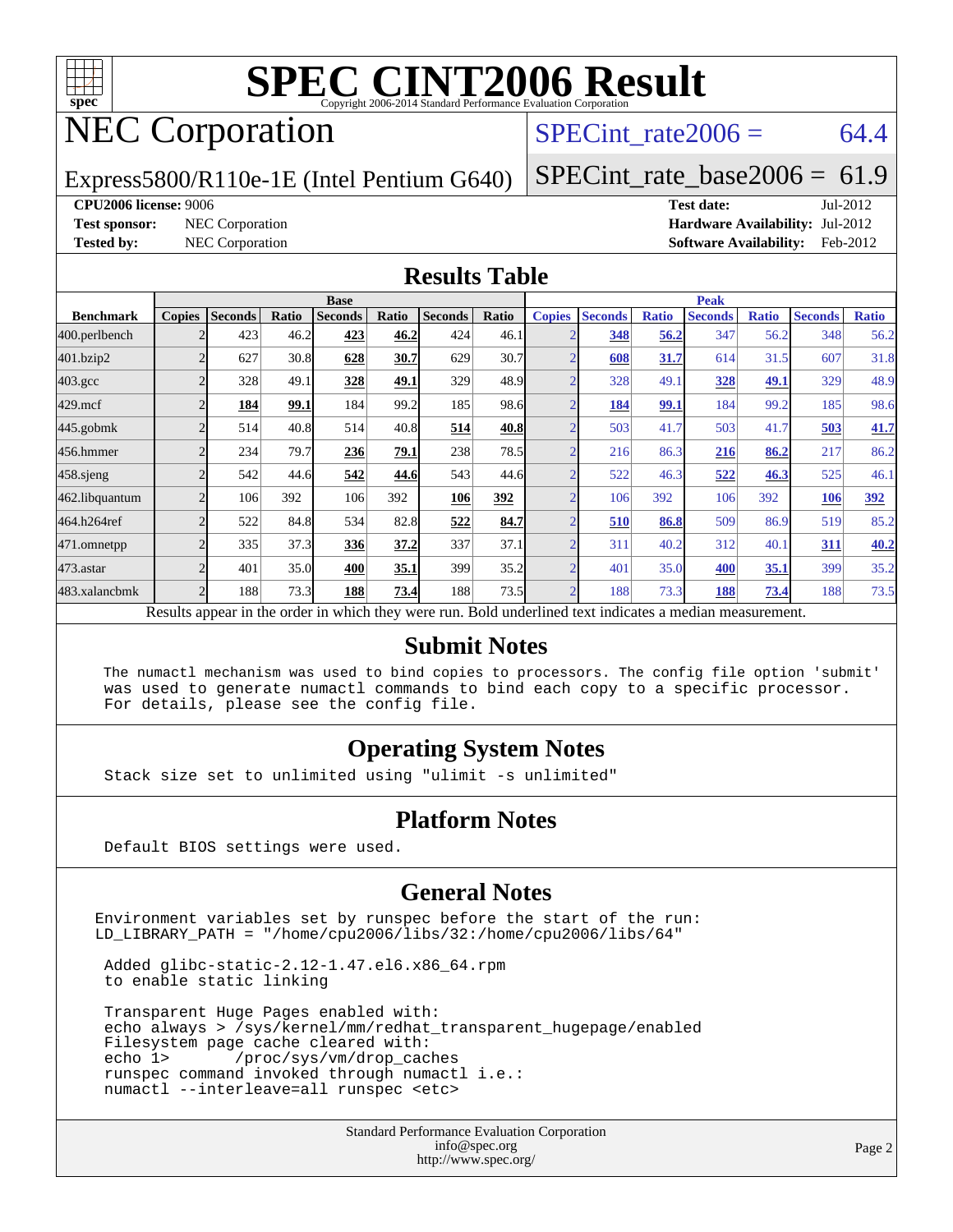

# NEC Corporation

SPECint rate $2006 = 64.4$ 

Express5800/R110e-1E (Intel Pentium G640)

#### **[CPU2006 license:](http://www.spec.org/auto/cpu2006/Docs/result-fields.html#CPU2006license)** 9006 **[Test date:](http://www.spec.org/auto/cpu2006/Docs/result-fields.html#Testdate)** Jul-2012

**[Test sponsor:](http://www.spec.org/auto/cpu2006/Docs/result-fields.html#Testsponsor)** NEC Corporation **[Hardware Availability:](http://www.spec.org/auto/cpu2006/Docs/result-fields.html#HardwareAvailability)** Jul-2012

[SPECint\\_rate\\_base2006 =](http://www.spec.org/auto/cpu2006/Docs/result-fields.html#SPECintratebase2006)  $61.9$ 

**[Tested by:](http://www.spec.org/auto/cpu2006/Docs/result-fields.html#Testedby)** NEC Corporation **[Software Availability:](http://www.spec.org/auto/cpu2006/Docs/result-fields.html#SoftwareAvailability)** Feb-2012

## **[Base Compiler Invocation](http://www.spec.org/auto/cpu2006/Docs/result-fields.html#BaseCompilerInvocation)**

[C benchmarks](http://www.spec.org/auto/cpu2006/Docs/result-fields.html#Cbenchmarks):  $\text{icc}$   $-\text{m32}$ 

[C++ benchmarks:](http://www.spec.org/auto/cpu2006/Docs/result-fields.html#CXXbenchmarks) [icpc -m32](http://www.spec.org/cpu2006/results/res2012q3/cpu2006-20120802-24044.flags.html#user_CXXbase_intel_icpc_4e5a5ef1a53fd332b3c49e69c3330699)

### **[Base Portability Flags](http://www.spec.org/auto/cpu2006/Docs/result-fields.html#BasePortabilityFlags)**

 400.perlbench: [-DSPEC\\_CPU\\_LINUX\\_IA32](http://www.spec.org/cpu2006/results/res2012q3/cpu2006-20120802-24044.flags.html#b400.perlbench_baseCPORTABILITY_DSPEC_CPU_LINUX_IA32) 462.libquantum: [-DSPEC\\_CPU\\_LINUX](http://www.spec.org/cpu2006/results/res2012q3/cpu2006-20120802-24044.flags.html#b462.libquantum_baseCPORTABILITY_DSPEC_CPU_LINUX) 483.xalancbmk: [-DSPEC\\_CPU\\_LINUX](http://www.spec.org/cpu2006/results/res2012q3/cpu2006-20120802-24044.flags.html#b483.xalancbmk_baseCXXPORTABILITY_DSPEC_CPU_LINUX)

### **[Base Optimization Flags](http://www.spec.org/auto/cpu2006/Docs/result-fields.html#BaseOptimizationFlags)**

[C benchmarks](http://www.spec.org/auto/cpu2006/Docs/result-fields.html#Cbenchmarks):

[-xSSE4.2](http://www.spec.org/cpu2006/results/res2012q3/cpu2006-20120802-24044.flags.html#user_CCbase_f-xSSE42_f91528193cf0b216347adb8b939d4107) [-ipo](http://www.spec.org/cpu2006/results/res2012q3/cpu2006-20120802-24044.flags.html#user_CCbase_f-ipo) [-O3](http://www.spec.org/cpu2006/results/res2012q3/cpu2006-20120802-24044.flags.html#user_CCbase_f-O3) [-no-prec-div](http://www.spec.org/cpu2006/results/res2012q3/cpu2006-20120802-24044.flags.html#user_CCbase_f-no-prec-div) [-opt-prefetch](http://www.spec.org/cpu2006/results/res2012q3/cpu2006-20120802-24044.flags.html#user_CCbase_f-opt-prefetch) [-opt-mem-layout-trans=3](http://www.spec.org/cpu2006/results/res2012q3/cpu2006-20120802-24044.flags.html#user_CCbase_f-opt-mem-layout-trans_a7b82ad4bd7abf52556d4961a2ae94d5)

[C++ benchmarks:](http://www.spec.org/auto/cpu2006/Docs/result-fields.html#CXXbenchmarks)

[-xSSE4.2](http://www.spec.org/cpu2006/results/res2012q3/cpu2006-20120802-24044.flags.html#user_CXXbase_f-xSSE42_f91528193cf0b216347adb8b939d4107) [-ipo](http://www.spec.org/cpu2006/results/res2012q3/cpu2006-20120802-24044.flags.html#user_CXXbase_f-ipo) [-O3](http://www.spec.org/cpu2006/results/res2012q3/cpu2006-20120802-24044.flags.html#user_CXXbase_f-O3) [-no-prec-div](http://www.spec.org/cpu2006/results/res2012q3/cpu2006-20120802-24044.flags.html#user_CXXbase_f-no-prec-div) [-opt-prefetch](http://www.spec.org/cpu2006/results/res2012q3/cpu2006-20120802-24044.flags.html#user_CXXbase_f-opt-prefetch) [-opt-mem-layout-trans=3](http://www.spec.org/cpu2006/results/res2012q3/cpu2006-20120802-24044.flags.html#user_CXXbase_f-opt-mem-layout-trans_a7b82ad4bd7abf52556d4961a2ae94d5) [-Wl,-z,muldefs](http://www.spec.org/cpu2006/results/res2012q3/cpu2006-20120802-24044.flags.html#user_CXXbase_link_force_multiple1_74079c344b956b9658436fd1b6dd3a8a) [-L/opt/SmartHeap\\_8.1/lib -lsmartheap](http://www.spec.org/cpu2006/results/res2012q3/cpu2006-20120802-24044.flags.html#user_CXXbase_SmartHeap_d5ba4dfc9de25d3c657c7de7476e66c5)

### **[Base Other Flags](http://www.spec.org/auto/cpu2006/Docs/result-fields.html#BaseOtherFlags)**

[C benchmarks](http://www.spec.org/auto/cpu2006/Docs/result-fields.html#Cbenchmarks):

403.gcc: [-Dalloca=\\_alloca](http://www.spec.org/cpu2006/results/res2012q3/cpu2006-20120802-24044.flags.html#b403.gcc_baseEXTRA_CFLAGS_Dalloca_be3056838c12de2578596ca5467af7f3)

## **[Peak Compiler Invocation](http://www.spec.org/auto/cpu2006/Docs/result-fields.html#PeakCompilerInvocation)**

[C benchmarks \(except as noted below\)](http://www.spec.org/auto/cpu2006/Docs/result-fields.html#Cbenchmarksexceptasnotedbelow): [icc -m32](http://www.spec.org/cpu2006/results/res2012q3/cpu2006-20120802-24044.flags.html#user_CCpeak_intel_icc_5ff4a39e364c98233615fdd38438c6f2) 400.perlbench: [icc -m64](http://www.spec.org/cpu2006/results/res2012q3/cpu2006-20120802-24044.flags.html#user_peakCCLD400_perlbench_intel_icc_64bit_bda6cc9af1fdbb0edc3795bac97ada53) 401.bzip2: [icc -m64](http://www.spec.org/cpu2006/results/res2012q3/cpu2006-20120802-24044.flags.html#user_peakCCLD401_bzip2_intel_icc_64bit_bda6cc9af1fdbb0edc3795bac97ada53)

456.hmmer: [icc -m64](http://www.spec.org/cpu2006/results/res2012q3/cpu2006-20120802-24044.flags.html#user_peakCCLD456_hmmer_intel_icc_64bit_bda6cc9af1fdbb0edc3795bac97ada53)

458.sjeng: [icc -m64](http://www.spec.org/cpu2006/results/res2012q3/cpu2006-20120802-24044.flags.html#user_peakCCLD458_sjeng_intel_icc_64bit_bda6cc9af1fdbb0edc3795bac97ada53)

```
C++ benchmarks: 
icpc -m32
```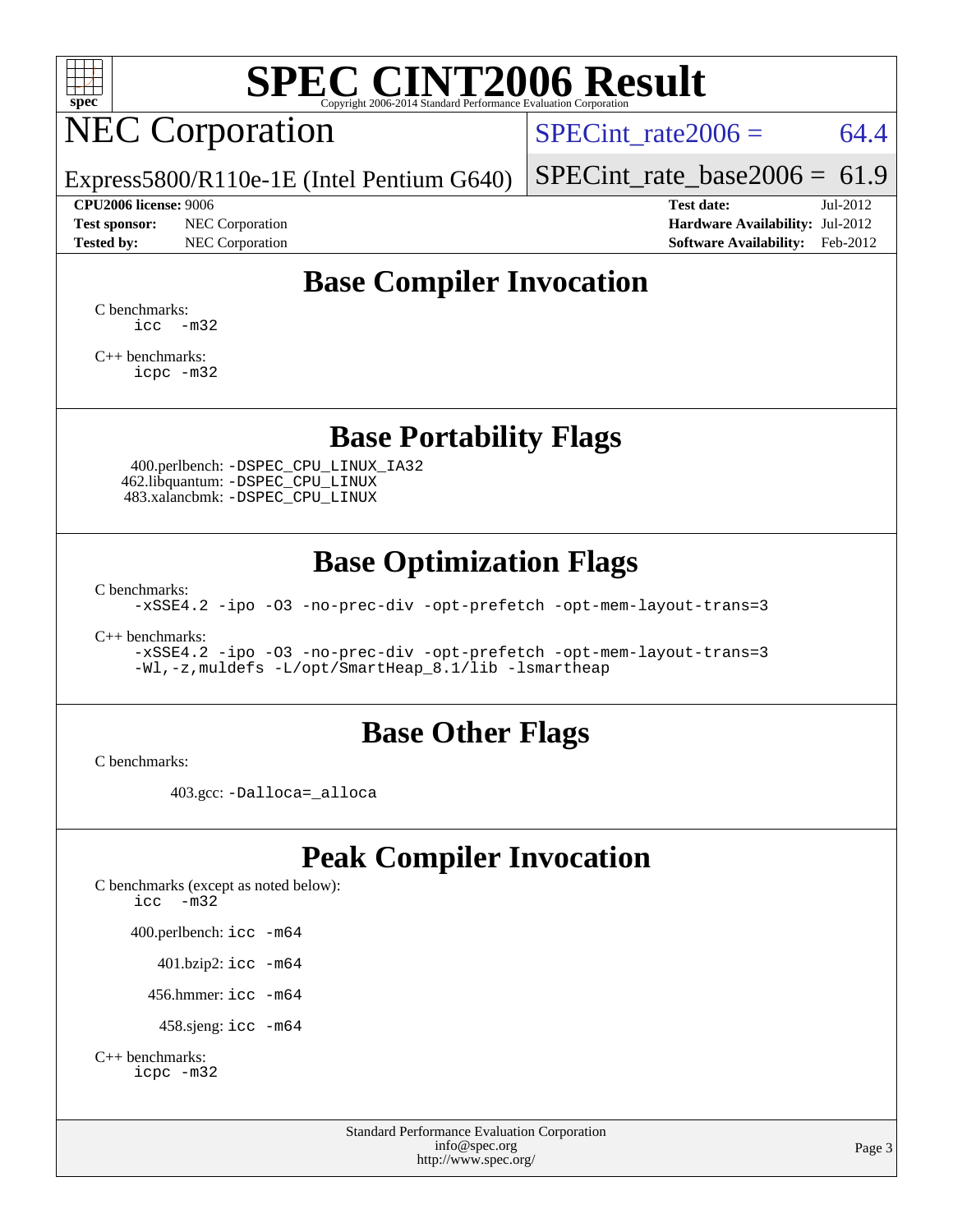

NEC Corporation

SPECint rate $2006 = 64.4$ 

Express5800/R110e-1E (Intel Pentium G640)

[SPECint\\_rate\\_base2006 =](http://www.spec.org/auto/cpu2006/Docs/result-fields.html#SPECintratebase2006)  $61.9$ 

**[Tested by:](http://www.spec.org/auto/cpu2006/Docs/result-fields.html#Testedby)** NEC Corporation **[Software Availability:](http://www.spec.org/auto/cpu2006/Docs/result-fields.html#SoftwareAvailability)** Feb-2012

**[CPU2006 license:](http://www.spec.org/auto/cpu2006/Docs/result-fields.html#CPU2006license)** 9006 **[Test date:](http://www.spec.org/auto/cpu2006/Docs/result-fields.html#Testdate)** Jul-2012 **[Test sponsor:](http://www.spec.org/auto/cpu2006/Docs/result-fields.html#Testsponsor)** NEC Corporation **[Hardware Availability:](http://www.spec.org/auto/cpu2006/Docs/result-fields.html#HardwareAvailability)** Jul-2012

## **[Peak Portability Flags](http://www.spec.org/auto/cpu2006/Docs/result-fields.html#PeakPortabilityFlags)**

 400.perlbench: [-DSPEC\\_CPU\\_LP64](http://www.spec.org/cpu2006/results/res2012q3/cpu2006-20120802-24044.flags.html#b400.perlbench_peakCPORTABILITY_DSPEC_CPU_LP64) [-DSPEC\\_CPU\\_LINUX\\_X64](http://www.spec.org/cpu2006/results/res2012q3/cpu2006-20120802-24044.flags.html#b400.perlbench_peakCPORTABILITY_DSPEC_CPU_LINUX_X64) 401.bzip2: [-DSPEC\\_CPU\\_LP64](http://www.spec.org/cpu2006/results/res2012q3/cpu2006-20120802-24044.flags.html#suite_peakCPORTABILITY401_bzip2_DSPEC_CPU_LP64) 456.hmmer: [-DSPEC\\_CPU\\_LP64](http://www.spec.org/cpu2006/results/res2012q3/cpu2006-20120802-24044.flags.html#suite_peakCPORTABILITY456_hmmer_DSPEC_CPU_LP64) 458.sjeng: [-DSPEC\\_CPU\\_LP64](http://www.spec.org/cpu2006/results/res2012q3/cpu2006-20120802-24044.flags.html#suite_peakCPORTABILITY458_sjeng_DSPEC_CPU_LP64) 462.libquantum: [-DSPEC\\_CPU\\_LINUX](http://www.spec.org/cpu2006/results/res2012q3/cpu2006-20120802-24044.flags.html#b462.libquantum_peakCPORTABILITY_DSPEC_CPU_LINUX) 483.xalancbmk: [-DSPEC\\_CPU\\_LINUX](http://www.spec.org/cpu2006/results/res2012q3/cpu2006-20120802-24044.flags.html#b483.xalancbmk_peakCXXPORTABILITY_DSPEC_CPU_LINUX)

## **[Peak Optimization Flags](http://www.spec.org/auto/cpu2006/Docs/result-fields.html#PeakOptimizationFlags)**

[C benchmarks](http://www.spec.org/auto/cpu2006/Docs/result-fields.html#Cbenchmarks):

 400.perlbench: [-xSSE4.2](http://www.spec.org/cpu2006/results/res2012q3/cpu2006-20120802-24044.flags.html#user_peakPASS2_CFLAGSPASS2_LDCFLAGS400_perlbench_f-xSSE42_f91528193cf0b216347adb8b939d4107)(pass 2) [-prof-gen](http://www.spec.org/cpu2006/results/res2012q3/cpu2006-20120802-24044.flags.html#user_peakPASS1_CFLAGSPASS1_LDCFLAGS400_perlbench_prof_gen_e43856698f6ca7b7e442dfd80e94a8fc)(pass 1) [-ipo](http://www.spec.org/cpu2006/results/res2012q3/cpu2006-20120802-24044.flags.html#user_peakPASS2_CFLAGSPASS2_LDCFLAGS400_perlbench_f-ipo)(pass 2) [-O3](http://www.spec.org/cpu2006/results/res2012q3/cpu2006-20120802-24044.flags.html#user_peakPASS2_CFLAGSPASS2_LDCFLAGS400_perlbench_f-O3)(pass 2) [-no-prec-div](http://www.spec.org/cpu2006/results/res2012q3/cpu2006-20120802-24044.flags.html#user_peakPASS2_CFLAGSPASS2_LDCFLAGS400_perlbench_f-no-prec-div)(pass 2) [-prof-use](http://www.spec.org/cpu2006/results/res2012q3/cpu2006-20120802-24044.flags.html#user_peakPASS2_CFLAGSPASS2_LDCFLAGS400_perlbench_prof_use_bccf7792157ff70d64e32fe3e1250b55)(pass 2) [-auto-ilp32](http://www.spec.org/cpu2006/results/res2012q3/cpu2006-20120802-24044.flags.html#user_peakCOPTIMIZE400_perlbench_f-auto-ilp32)  $401.bzip2: -xSSE4.2(pass 2) -prof-qen(pass 1) -ipo(pass 2)$  $401.bzip2: -xSSE4.2(pass 2) -prof-qen(pass 1) -ipo(pass 2)$  $401.bzip2: -xSSE4.2(pass 2) -prof-qen(pass 1) -ipo(pass 2)$  $401.bzip2: -xSSE4.2(pass 2) -prof-qen(pass 1) -ipo(pass 2)$  $401.bzip2: -xSSE4.2(pass 2) -prof-qen(pass 1) -ipo(pass 2)$ [-O3](http://www.spec.org/cpu2006/results/res2012q3/cpu2006-20120802-24044.flags.html#user_peakPASS2_CFLAGSPASS2_LDCFLAGS401_bzip2_f-O3)(pass 2) [-no-prec-div](http://www.spec.org/cpu2006/results/res2012q3/cpu2006-20120802-24044.flags.html#user_peakPASS2_CFLAGSPASS2_LDCFLAGS401_bzip2_f-no-prec-div)(pass 2) [-prof-use](http://www.spec.org/cpu2006/results/res2012q3/cpu2006-20120802-24044.flags.html#user_peakPASS2_CFLAGSPASS2_LDCFLAGS401_bzip2_prof_use_bccf7792157ff70d64e32fe3e1250b55)(pass 2) [-opt-prefetch](http://www.spec.org/cpu2006/results/res2012q3/cpu2006-20120802-24044.flags.html#user_peakCOPTIMIZE401_bzip2_f-opt-prefetch) [-auto-ilp32](http://www.spec.org/cpu2006/results/res2012q3/cpu2006-20120802-24044.flags.html#user_peakCOPTIMIZE401_bzip2_f-auto-ilp32) [-ansi-alias](http://www.spec.org/cpu2006/results/res2012q3/cpu2006-20120802-24044.flags.html#user_peakCOPTIMIZE401_bzip2_f-ansi-alias)  $403.\text{sec: basepeak}$  = yes 429.mcf: basepeak = yes 445.gobmk: [-xSSE4.2](http://www.spec.org/cpu2006/results/res2012q3/cpu2006-20120802-24044.flags.html#user_peakPASS2_CFLAGSPASS2_LDCFLAGS445_gobmk_f-xSSE42_f91528193cf0b216347adb8b939d4107)(pass 2) [-prof-gen](http://www.spec.org/cpu2006/results/res2012q3/cpu2006-20120802-24044.flags.html#user_peakPASS1_CFLAGSPASS1_LDCFLAGS445_gobmk_prof_gen_e43856698f6ca7b7e442dfd80e94a8fc)(pass 1) [-prof-use](http://www.spec.org/cpu2006/results/res2012q3/cpu2006-20120802-24044.flags.html#user_peakPASS2_CFLAGSPASS2_LDCFLAGS445_gobmk_prof_use_bccf7792157ff70d64e32fe3e1250b55)(pass 2) [-ansi-alias](http://www.spec.org/cpu2006/results/res2012q3/cpu2006-20120802-24044.flags.html#user_peakCOPTIMIZE445_gobmk_f-ansi-alias) [-opt-mem-layout-trans=3](http://www.spec.org/cpu2006/results/res2012q3/cpu2006-20120802-24044.flags.html#user_peakCOPTIMIZE445_gobmk_f-opt-mem-layout-trans_a7b82ad4bd7abf52556d4961a2ae94d5) 456.hmmer: [-xSSE4.2](http://www.spec.org/cpu2006/results/res2012q3/cpu2006-20120802-24044.flags.html#user_peakCOPTIMIZE456_hmmer_f-xSSE42_f91528193cf0b216347adb8b939d4107) [-ipo](http://www.spec.org/cpu2006/results/res2012q3/cpu2006-20120802-24044.flags.html#user_peakCOPTIMIZE456_hmmer_f-ipo) [-O3](http://www.spec.org/cpu2006/results/res2012q3/cpu2006-20120802-24044.flags.html#user_peakCOPTIMIZE456_hmmer_f-O3) [-no-prec-div](http://www.spec.org/cpu2006/results/res2012q3/cpu2006-20120802-24044.flags.html#user_peakCOPTIMIZE456_hmmer_f-no-prec-div) [-unroll2](http://www.spec.org/cpu2006/results/res2012q3/cpu2006-20120802-24044.flags.html#user_peakCOPTIMIZE456_hmmer_f-unroll_784dae83bebfb236979b41d2422d7ec2) [-auto-ilp32](http://www.spec.org/cpu2006/results/res2012q3/cpu2006-20120802-24044.flags.html#user_peakCOPTIMIZE456_hmmer_f-auto-ilp32) 458.sjeng: [-xSSE4.2](http://www.spec.org/cpu2006/results/res2012q3/cpu2006-20120802-24044.flags.html#user_peakPASS2_CFLAGSPASS2_LDCFLAGS458_sjeng_f-xSSE42_f91528193cf0b216347adb8b939d4107)(pass 2) [-prof-gen](http://www.spec.org/cpu2006/results/res2012q3/cpu2006-20120802-24044.flags.html#user_peakPASS1_CFLAGSPASS1_LDCFLAGS458_sjeng_prof_gen_e43856698f6ca7b7e442dfd80e94a8fc)(pass 1) [-ipo](http://www.spec.org/cpu2006/results/res2012q3/cpu2006-20120802-24044.flags.html#user_peakPASS2_CFLAGSPASS2_LDCFLAGS458_sjeng_f-ipo)(pass 2) [-O3](http://www.spec.org/cpu2006/results/res2012q3/cpu2006-20120802-24044.flags.html#user_peakPASS2_CFLAGSPASS2_LDCFLAGS458_sjeng_f-O3)(pass 2) [-no-prec-div](http://www.spec.org/cpu2006/results/res2012q3/cpu2006-20120802-24044.flags.html#user_peakPASS2_CFLAGSPASS2_LDCFLAGS458_sjeng_f-no-prec-div)(pass 2) [-prof-use](http://www.spec.org/cpu2006/results/res2012q3/cpu2006-20120802-24044.flags.html#user_peakPASS2_CFLAGSPASS2_LDCFLAGS458_sjeng_prof_use_bccf7792157ff70d64e32fe3e1250b55)(pass 2) [-unroll4](http://www.spec.org/cpu2006/results/res2012q3/cpu2006-20120802-24044.flags.html#user_peakCOPTIMIZE458_sjeng_f-unroll_4e5e4ed65b7fd20bdcd365bec371b81f) [-auto-ilp32](http://www.spec.org/cpu2006/results/res2012q3/cpu2006-20120802-24044.flags.html#user_peakCOPTIMIZE458_sjeng_f-auto-ilp32)  $462$ .libquantum: basepeak = yes 464.h264ref: [-xSSE4.2](http://www.spec.org/cpu2006/results/res2012q3/cpu2006-20120802-24044.flags.html#user_peakPASS2_CFLAGSPASS2_LDCFLAGS464_h264ref_f-xSSE42_f91528193cf0b216347adb8b939d4107)(pass 2) [-prof-gen](http://www.spec.org/cpu2006/results/res2012q3/cpu2006-20120802-24044.flags.html#user_peakPASS1_CFLAGSPASS1_LDCFLAGS464_h264ref_prof_gen_e43856698f6ca7b7e442dfd80e94a8fc)(pass 1) [-ipo](http://www.spec.org/cpu2006/results/res2012q3/cpu2006-20120802-24044.flags.html#user_peakPASS2_CFLAGSPASS2_LDCFLAGS464_h264ref_f-ipo)(pass 2) [-O3](http://www.spec.org/cpu2006/results/res2012q3/cpu2006-20120802-24044.flags.html#user_peakPASS2_CFLAGSPASS2_LDCFLAGS464_h264ref_f-O3)(pass 2) [-no-prec-div](http://www.spec.org/cpu2006/results/res2012q3/cpu2006-20120802-24044.flags.html#user_peakPASS2_CFLAGSPASS2_LDCFLAGS464_h264ref_f-no-prec-div)(pass 2) [-prof-use](http://www.spec.org/cpu2006/results/res2012q3/cpu2006-20120802-24044.flags.html#user_peakPASS2_CFLAGSPASS2_LDCFLAGS464_h264ref_prof_use_bccf7792157ff70d64e32fe3e1250b55)(pass 2) [-unroll2](http://www.spec.org/cpu2006/results/res2012q3/cpu2006-20120802-24044.flags.html#user_peakCOPTIMIZE464_h264ref_f-unroll_784dae83bebfb236979b41d2422d7ec2) [-ansi-alias](http://www.spec.org/cpu2006/results/res2012q3/cpu2006-20120802-24044.flags.html#user_peakCOPTIMIZE464_h264ref_f-ansi-alias)

[C++ benchmarks:](http://www.spec.org/auto/cpu2006/Docs/result-fields.html#CXXbenchmarks)

 471.omnetpp: [-xSSE4.2](http://www.spec.org/cpu2006/results/res2012q3/cpu2006-20120802-24044.flags.html#user_peakPASS2_CXXFLAGSPASS2_LDCXXFLAGS471_omnetpp_f-xSSE42_f91528193cf0b216347adb8b939d4107)(pass 2) [-prof-gen](http://www.spec.org/cpu2006/results/res2012q3/cpu2006-20120802-24044.flags.html#user_peakPASS1_CXXFLAGSPASS1_LDCXXFLAGS471_omnetpp_prof_gen_e43856698f6ca7b7e442dfd80e94a8fc)(pass 1) [-ipo](http://www.spec.org/cpu2006/results/res2012q3/cpu2006-20120802-24044.flags.html#user_peakPASS2_CXXFLAGSPASS2_LDCXXFLAGS471_omnetpp_f-ipo)(pass 2) [-O3](http://www.spec.org/cpu2006/results/res2012q3/cpu2006-20120802-24044.flags.html#user_peakPASS2_CXXFLAGSPASS2_LDCXXFLAGS471_omnetpp_f-O3)(pass 2) [-no-prec-div](http://www.spec.org/cpu2006/results/res2012q3/cpu2006-20120802-24044.flags.html#user_peakPASS2_CXXFLAGSPASS2_LDCXXFLAGS471_omnetpp_f-no-prec-div)(pass 2) [-prof-use](http://www.spec.org/cpu2006/results/res2012q3/cpu2006-20120802-24044.flags.html#user_peakPASS2_CXXFLAGSPASS2_LDCXXFLAGS471_omnetpp_prof_use_bccf7792157ff70d64e32fe3e1250b55)(pass 2) [-ansi-alias](http://www.spec.org/cpu2006/results/res2012q3/cpu2006-20120802-24044.flags.html#user_peakCXXOPTIMIZE471_omnetpp_f-ansi-alias) [-opt-ra-region-strategy=block](http://www.spec.org/cpu2006/results/res2012q3/cpu2006-20120802-24044.flags.html#user_peakCXXOPTIMIZE471_omnetpp_f-opt-ra-region-strategy_a0a37c372d03933b2a18d4af463c1f69) [-Wl,-z,muldefs](http://www.spec.org/cpu2006/results/res2012q3/cpu2006-20120802-24044.flags.html#user_peakEXTRA_LDFLAGS471_omnetpp_link_force_multiple1_74079c344b956b9658436fd1b6dd3a8a) [-L/opt/SmartHeap\\_8.1/lib -lsmartheap](http://www.spec.org/cpu2006/results/res2012q3/cpu2006-20120802-24044.flags.html#user_peakEXTRA_LIBS471_omnetpp_SmartHeap_d5ba4dfc9de25d3c657c7de7476e66c5)

473.astar: basepeak = yes

Continued on next page